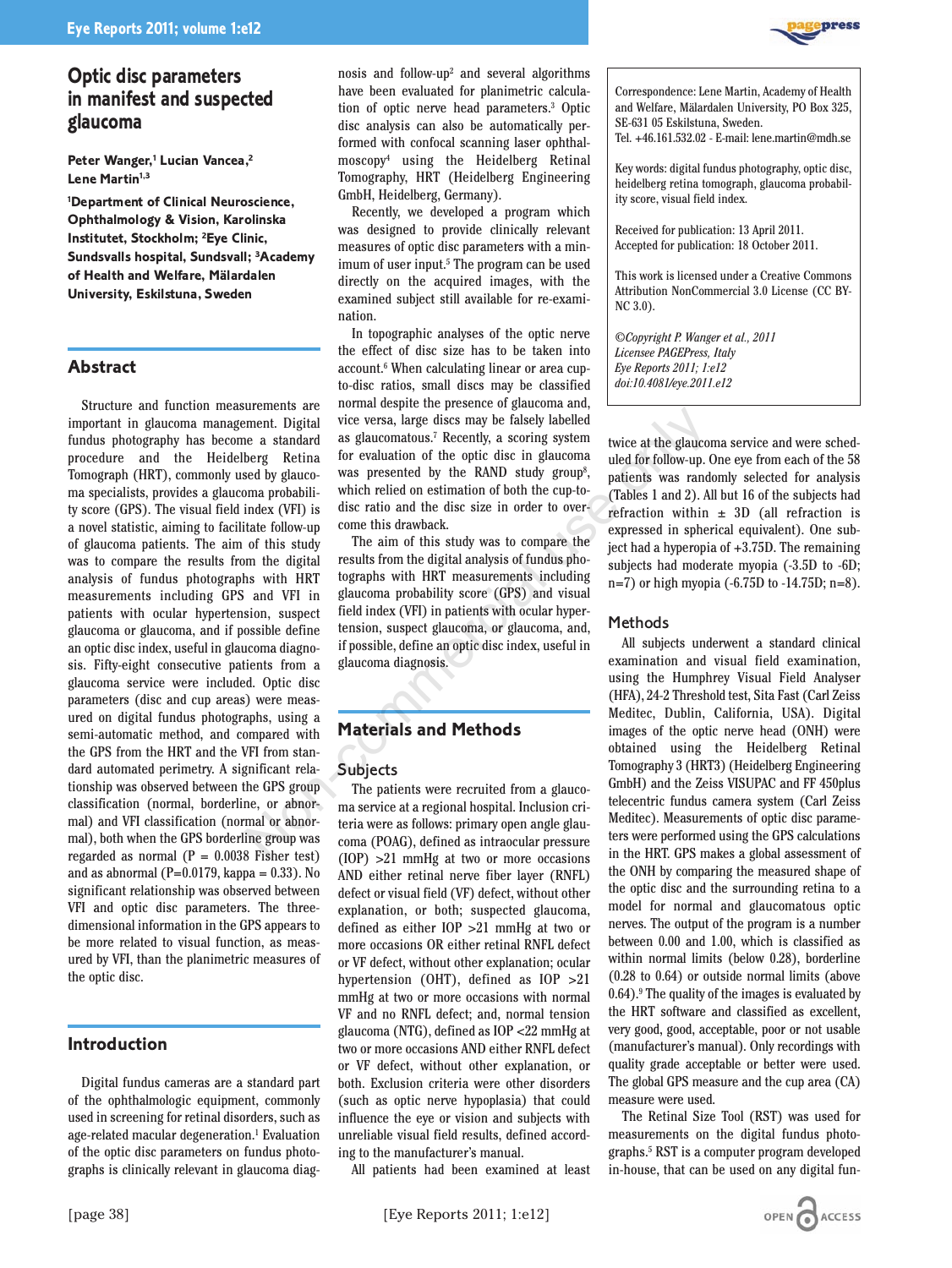

dus photograph where both the macula and the ONH are visible. Optic disc parameters, *i.e.* optic disc and cup, are assumed to be elliptical,<sup>10</sup> and the user marks the endpoints of their long and short diameters by mouse clicks. In order to compensate for differences in magnification due to camera and eye optics, the macula-optic disc centre distance is used as reference measure10-12 when converting pixel units to metric distance.5 This measure is reported to be quite constant among adults.13 The interoperator agreement has been shown to be very good, both regarding disc and cup area (r=0.92 and  $0.93$ , respectively).<sup>5</sup> In the current study the cup area (CA), disc area (DA), and the quotient cup/disc area (CADA) were evaluated.

The VFI<sup>14</sup> in the HFA was used for comparison with the structural measures. An HFA VFI >98% was regarded as a normal (Bengtsson, personal communication).

The study was performed according to the Helsinki declaration and approved by the local ethical committee. Written informed consent was obtained from all patients prior to enrolment.

### **Statistics**

For comparisons and correlations, the Fisher test, the Kruskall-Wallis non-parametric ANOVA-test and the Spearman Correlation test were used. Binary logistic regression was used in an attempt to define a diagnostic index based on the measurement on the fundus photographs.

### **Results**

## Optic disc parameters in Heidelberg Retina Tomograph 3 and Retinal Size Tool

Table 3 show the disc parameters in all subjects measured both with the RST (CA, DA, CADA) and the HRT GPS (CA). There was a strong correlation in the total group  $(r^2=0.63;$ P<0.0001) between the CA measurements performed by the GPS and the RST, and no difference in median value (0.46 in both measures). The CA's were significantly smaller in the high myopes, measured both with RST (median 0.33; P<0.0001) and GPS (median 0.32; P=0.004).

Nineteen patients out of 58 (33%) had normal optic discs according to the GPS program; 12 were judged as borderline, and 27 as abnormal (example discs shown in Figure 1). In the 8 patients with high myopia, 7 were classified as normal and 1 as borderline. Table 4 shows the disc parameters, measured by RST, in the three GPS groups. A significant difference was found in CA and CADA between the normal group and both the borderline and the abnormal group and in DA between the normal and the abnormal group (Table 5). CADA correlated significantly, but weakly with GPS  $(r^2=0.19, P<0.001)$ .

# Optic disc parameters and humphrey visual field analyzer visual field index Eighteen patients out of 58 (31%) had nor-

mal visual fields according to the VFI, and 40 had subnormal VFI values. In the 8 patients with high myopia, 5 had normal VFI values. Table 6 shows the relationship between HFA VFI and disc parameters in all patients. There

| Median age (range)        | $64(30-85)$                    |
|---------------------------|--------------------------------|
| Gender (female/male)      | 31/27                          |
| Median refraction (range) | $-0.63$ ( $-14.5$ to $+3.75$ ) |

Refraction expressed as spherical equivalent.

### **Table 2. Diagnoses in the studied group.**

|                                                                            | OHT POAG NTG | Glaucoma<br>secondary to<br>pseudoexfoliation | Glaucoma<br>secondary to<br>pigmentary<br>dispersion | <b>Suspect</b><br>glaucoma |
|----------------------------------------------------------------------------|--------------|-----------------------------------------------|------------------------------------------------------|----------------------------|
| Number of subjects                                                         | 13           | 15                                            |                                                      | 10                         |
| Suspected glaucoma consisted of POAG, NTG, and pseudoexfoliative glaucoma. |              |                                               |                                                      |                            |

### **Table 3. Median values for disc parameters in relation to the degree of myopia.**

|                                      | All $(n=58)$      | High myopes $(n=8)$ | Non high myopes $(n=50)$                                                |
|--------------------------------------|-------------------|---------------------|-------------------------------------------------------------------------|
| Median RST DA $\text{(mm}^2)$        | $2.17(1.19-3.23)$ | $1.64(1.42-2.14)$   | $2.22(1.19-3.23)$                                                       |
| Median RST CA $(mm^2)$               | $0.46(0.12-1.89)$ | $0.33(0.12-0.41)$   | $0.56(0.12-1.89)$                                                       |
| Median RST CADA (mm <sup>2</sup> )   | $0.11(0.04-0.20)$ | $0.1(0.05-0.19)$    | $0.11(0.04-0.20)$                                                       |
| Median HRT GPS CA (mm <sup>2</sup> ) | $0.46(0.09-1.11)$ | $0.32(0.15-0.30)$   | $0.48$ $(0.09 - 1.11)$                                                  |
|                                      |                   |                     | ויוני ומחמו יותריות וויידודות ויותר וויותר מודים ומודים והיותריות ומחמו |

#### **Table 4. Median values for retinal size tool disc parameters and humphrey visual field analyzer visual field index in the three glaucoma probability score classification groups.**

| l according to the                                            | Suspected glaucoma consisted of POAG, NTG, and pseudoexfoliative glaucoma.                                                                                                                                                                |                   |                       |                                                                                                                                                                                      |  |  |
|---------------------------------------------------------------|-------------------------------------------------------------------------------------------------------------------------------------------------------------------------------------------------------------------------------------------|-------------------|-----------------------|--------------------------------------------------------------------------------------------------------------------------------------------------------------------------------------|--|--|
| proved by the local<br>ormed consent was                      | Table 3. Median values for disc parameters in relation to the degree of myopia.                                                                                                                                                           |                   |                       |                                                                                                                                                                                      |  |  |
| or to enrolment.                                              |                                                                                                                                                                                                                                           | All $(n=58)$      | High myopes $(n=8)$   | Non high myopes $(n=50)$                                                                                                                                                             |  |  |
|                                                               | Median RST DA $\text{(mm}^2)$                                                                                                                                                                                                             | $2.17(1.19-3.23)$ | $1.64(1.42-2.14)$     | $2.22(1.19-3.23)$                                                                                                                                                                    |  |  |
|                                                               | Median RST CA (mm <sup>2</sup> )                                                                                                                                                                                                          | $0.46(0.12-1.89)$ | $0.33(0.12-0.41)$     | $0.56(0.12-1.89)$                                                                                                                                                                    |  |  |
| correlations, the<br>lis non-parametric                       | Median RST CADA (mm <sup>2</sup> )                                                                                                                                                                                                        | $0.11(0.04-0.20)$ | $0.1(0.05-0.19)$      | $0.11(0.04-0.20)$                                                                                                                                                                    |  |  |
| an Correlation test                                           | Median HRT GPS CA (mm <sup>2</sup> )                                                                                                                                                                                                      | $0.46(0.09-1.11)$ | $0.32(0.15-0.30)$     | $0.48$ $(0.09 - 1.11)$                                                                                                                                                               |  |  |
| gression was used<br>diagnostic index                         | ity score. Values in parentheses represent the range of values.                                                                                                                                                                           |                   |                       | RST, retinal size tool; DA, disc area; CA, cup area; CADA, cup/disc area quotient; HRT, Heidelberg retinal tomography; GPS, glaucoma probabil-                                       |  |  |
| on the fundus pho-                                            |                                                                                                                                                                                                                                           |                   |                       | Table 4. Median values for retinal size tool disc parameters and humphrey visual field<br>analyzer visual field index in the three glaucoma probability score classification groups. |  |  |
|                                                               |                                                                                                                                                                                                                                           | <b>GPS</b> normal | <b>GPS</b> borderline | <b>GPS</b> abnormal                                                                                                                                                                  |  |  |
|                                                               | Number of subjects                                                                                                                                                                                                                        | 19                | 12                    | 27                                                                                                                                                                                   |  |  |
|                                                               | Median RST DA (mm <sup>2</sup> )                                                                                                                                                                                                          | $1.67(1.19-3.02)$ | $2.15(1.31-2.68)$     | $2.32(1.38-3.23)$                                                                                                                                                                    |  |  |
|                                                               | Median RST CA (mm <sup>2</sup> )                                                                                                                                                                                                          | $0.31(0.12-0.65)$ | $0.59(0.13-1.04)$     | $0.63(0.17-1.89)$                                                                                                                                                                    |  |  |
| ; in                                                          | Median RST CADA (mm <sup>2</sup> )                                                                                                                                                                                                        | $0.16(0.07-0.32)$ | $0.28(0.1-0.41)$      | $0.28(0.08-0.59)$                                                                                                                                                                    |  |  |
| ograph 3 and                                                  | Median HFA VFI (%)                                                                                                                                                                                                                        | $99(65-100)$      | $97.5(80-100)$        | $97(65-99)$                                                                                                                                                                          |  |  |
| ameters in all sub-                                           | RST, retinal size tool; GPS, glaucoma probability score; DA, disc area; CA, cup area; CADA, cup/disc area quotient; HFA, humphrey visual field<br>analyzer; VFI, visual field index. Values in parentheses represent the range of values. |                   |                       |                                                                                                                                                                                      |  |  |
| the RST (CA, DA,<br>CA). There was a<br>al oroun $(r^2=0.63)$ | Table 5. ANOVA P-values of comparisons between GPS classifications for cup area, disc<br>area, and cup/disc area quotient.                                                                                                                |                   |                       |                                                                                                                                                                                      |  |  |

#### **Table 5. ANOVA P-values of comparisons between GPS classifications for cup area, disc area, and cup/disc area quotient.**

|                               | CA      | <b>IDA</b> | <b>CADA</b> |  |
|-------------------------------|---------|------------|-------------|--|
| <b>IGPS</b> classification    |         |            |             |  |
| Normal $\nu s$ borderline     | <0.05   | > 0.05     | ${<}0.05$   |  |
| Normal $\nu s$ abnormal       | < 0.001 | <0.001     | < 0.01      |  |
| Borderline <i>vs</i> abnormal | > 0.05  | > 0.05     | > 0.05      |  |

CA, cup area; DA, disc area; CADA, cup/disc area quotient; GPS, glaucoma probability score; VFI, visual field index.

### **Table 6. Relationship between humphrey visual field analyzer visual field index and median disc parameters.**

|                                      | VFI normal $(>98%)$ | VFI abnormal $\left(<=98\% \right)$ |
|--------------------------------------|---------------------|-------------------------------------|
| Number of subjects                   | 18                  | 40                                  |
| Median DA $(mm^2)$                   | $2.01(1.19-3.02)$   | $2.21(1.23-3.23)$                   |
| Median $CA$ (mm <sup>2</sup> )       | $0.43(0.12-0.96)$   | $0.5(0.12-1.89)$                    |
| Median CADA $(mm^2)$                 | $0.22(0.07-0.4)$    | $0.23(0.07-0.59)$                   |
| Median HRT GPS CA (mm <sup>2</sup> ) | $0.17(0.02-0.7)$    | $0.64$ $(0.08-0.92)*$               |

VFI, visual field index; DA, disc area; CA, cup area; CADA, cup/disc area quotient; HRT, Heidelberg retinal tomography; GPS, glaucoma probability score; \*P=0.001. Values in parentheses represent the range of values.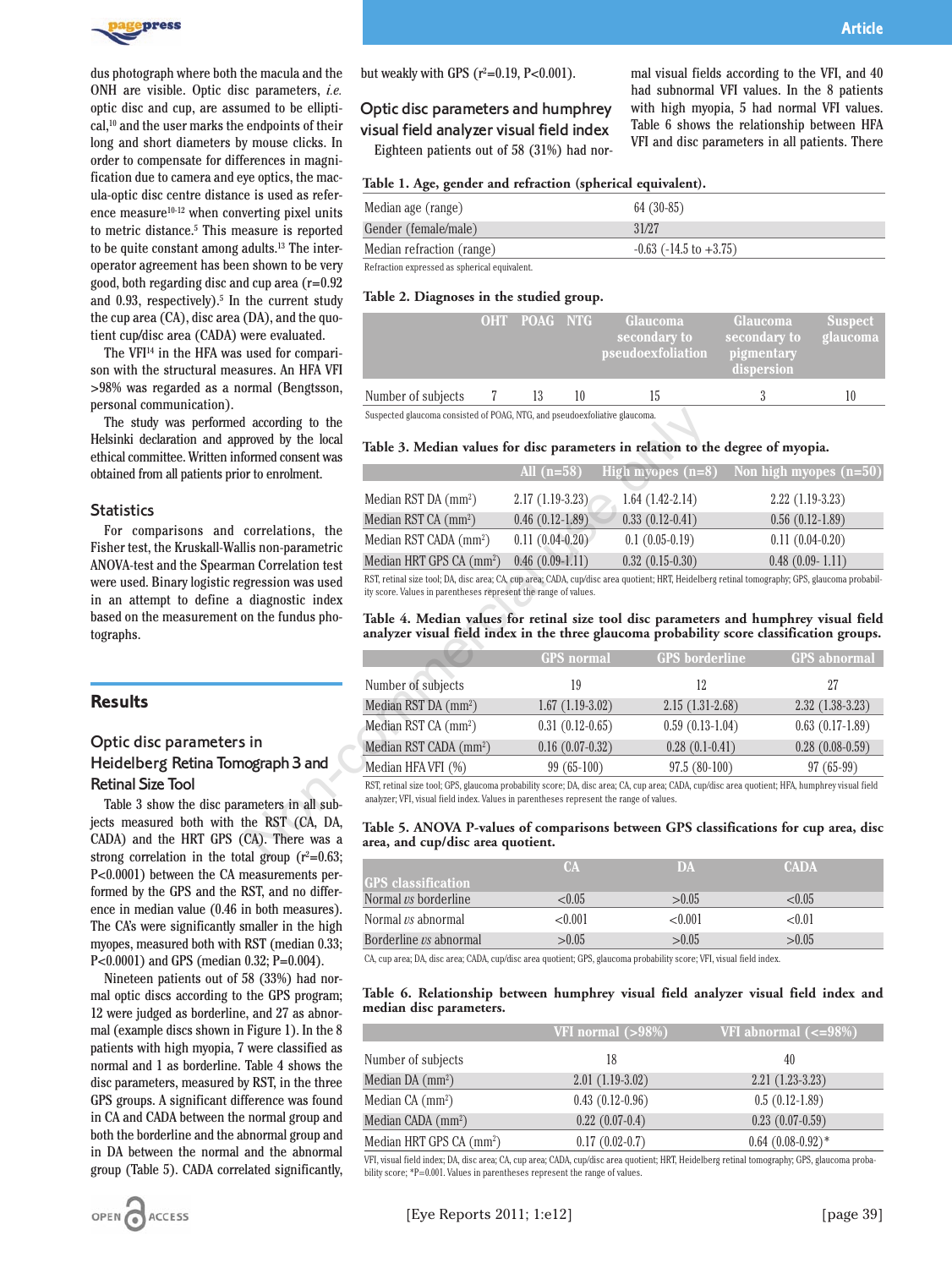**Table 7. Relationship between glaucoma probability score (GPS) grouping and normal/ abnormal visual field index, when the GPS borderline group was regarded as normal.**

|              | <b>borderline</b> | GPS normal or GPS abnormal |
|--------------|-------------------|----------------------------|
| VFI > 98     | 15.               |                            |
| $VFI \le 98$ | 16                | 94                         |

GPS, glaucoma probability score; VFI, visual field index; P, 0.0038 Fisher test; kappa  $= 0.36$ .

#### **Table 8. Relationship between glaucoma probability score (GPS) grouping and normal/ abnormal visual field index, when the GPS borderline group was regarded as abnormal.**

|                                                                    | <b>GPS</b> normal | ' GPS borderline<br>or abnormal |  |
|--------------------------------------------------------------------|-------------------|---------------------------------|--|
| VFI > 98                                                           | 10                | X                               |  |
| $VFI \leq = 98$                                                    |                   | 31                              |  |
| GPS glaucoma probability score: VFI visual field index: $P=0.0179$ |                   |                                 |  |

GPS, glaucoma probability score; VFI, visual field index; P=0.0179 Fischer test; kappa = 0.33.



**ferent glaucoma probability score classifications and visual field index findings. (A) Female born 1944, with OHT, GPS normal, RST CA/DA 0.19,VFI 99%; (B) Male born 1938, with pseudoexfoliation, GPS borderline, RST CA/DA 0.22, VFI 93%; and (C) Male born 1948, with NTG, GPS abnormal, RST CA/DA 0.64, VFI 83%.OHT, ocular hypertension; GPS, glaucoma probability score; RST, Retinal Size Tool; CADA, cup/disc area quotient in mm2; VFI, visual field index; NTG, normal tension glaucoma.**

was a significant difference between VFI in the GPS normal group compared with the GPS abnormal group  $(<0.05$ ) (Table 7). The correlation between VFI and GPS score was weak  $(r^2=0.083, P=0.027)$ . Regarding classification, a significant relationship was observed between the GPS group classification (normal, borderline, or abnormal) and VFI classification (normal or abnormal), both when the GPS borderline group was regarded as normal and as abnormal (Tables 7 and 8). There was no correlation between CADA and VFI ( $r^2$ =0.006, P = 0.56). A logistic regression equation based on DA and CADA did not discriminate between subjects with normal and abnormal VFI.

## **Discussion**

# Optic disc parameters in Heidelberg Retina Tomograph 3 and Retinal Size Tool and GPS classifications

In a previous study, comparing disc measurements from RST and HRT3 in non-glaucomatous subjects, no significant difference between the measurements were found either in DA or in CA.5 This observation was confirmed regarding CA in the current study of glaucoma subjects, but could not be confirmed regarding the DA, since the GPS program does not report this measure. dinder, P=0.0179<br> **Copic disc parameters in**<br>
Wisual function, as<br>
Heidelberg Retina Tomograph 3<br>
In a previous study, comparing disc measurements from RST and HRT3 in non-glauco-<br>
uraments from RST and HRT3 in non-glauco

It is well known that disc size influences the ability to classify the optic disc as normal or glaucomatous.6,8,9 This influence is true also for the HRT3 GPS classification.<sup>9</sup> In the current study, the largest discs, median disc area of 2.32 mm2 , were found in the GPS abnormal group, compared to median disc area of 2.15 mm2 in the GPS borderline group, and median disc area of 1.67 mm2 in the GPS normal group.

For use in glaucoma management, the RAND system<sup>8</sup> defines a score for the linear cup to disc ratio (CDR): score of 0 is  $CDR <$ 0.5, score 1 is CDR 0.5 to < 0.7, score 2 is CDR 0.7 to 0.9, and score 4 is  $CDR > 0.9$ , and the RAND system adjusts this score by subtracting one unit if the DA is ophthalmoscopically judged to be large and adding one unit if the DA is judged to be small. In the current study, which included patients with no or low degree of glaucomatous ON damage, binary logistic regression showed no significant effects of combining optic disc parameters for the identification of eyes with abnormal VFI. Thus, the significant relationship between GPS and VFI appears to depend on the three-dimensional analysis of the neuro-retinal rim area performed by the HRT. A weakness in the RST method is that notching of the rim area is not visible in the measurement values. However, visual evaluation of the fundus photographs



revealed notching in one eye only. The concordance between GPS and VFI in classification as normal and abnormal was moderate. Alencar, *et al.*<sup>15</sup> reported that GPS values were predictive of conversion in a population of patients with suspected glaucoma. Thus, the combination of GPS and VFI data may provide an easily analyzed basis for decision-making in glaucoma management.

# **Conclusions**

A statistically significant relationship was found between HRT GPS and HFA VFI, but not between optic disc parameters, obtained by planimetric measurements on digital fundus photographs. The three-dimensional information in the GPS appears to be more related to visual function, as measured by VFI, than the planimetric measures of the optic disc.

## **References**

- 1. Sheidow PT, Hooper P. Prospective evaluation of digital non-stereo color fundus photography as a screening tool in age-related macular degeneration. Am J Ophthalmol 2005;139:455-61.
- 2. O'Leary N, Crabb DP, Mansberger SL, et al. Glaucomatous progression in series of stereoscopic photographs and Heidelberg retina tomograph images. Arch Ophthalmol 2010;128:560-8.
- 3. Laemmer R, Schroeder S, Martus P, et al. Quantification of neuroretinal rim loss using digital planimetry in long-term follow-up of normals and patients with ocular hypertension. J Glaucoma 2007;16:430-6.
- 4. Chauhan BC, Hutchison DM, Artes PH, et al. Optic disc progression in glaucoma: comparison of confocal scanning laser tomography to optic disc photographs in a prospective study. Invest Ophthalmol Vis Sci 2009;50:1682-91.
- 5. Bartling H, Wanger P, Martin L. Measurement of optic disc parameters on digital fundus photographs – algorithm development and evaluation. Acta Ophthalmol Scand 2008;86:837-41.
- 6. Heijl A, Mölder H. Optic disc diameter influences the ability to detect glaucomatous disc damage. Acta Ophthalmol (Copenh) 1993;71:122-9.
- 7. Hoesl LM, Mardin CY, Horn FK, et al. Influence of glaucomatous damage and optic disc size on glaucoma detection by scanning laser tomography. J Glaucoma 2009;18:385-9.
- 8. RAND Study Group. For which glaucoma suspects is it appropriate to initiate treat-